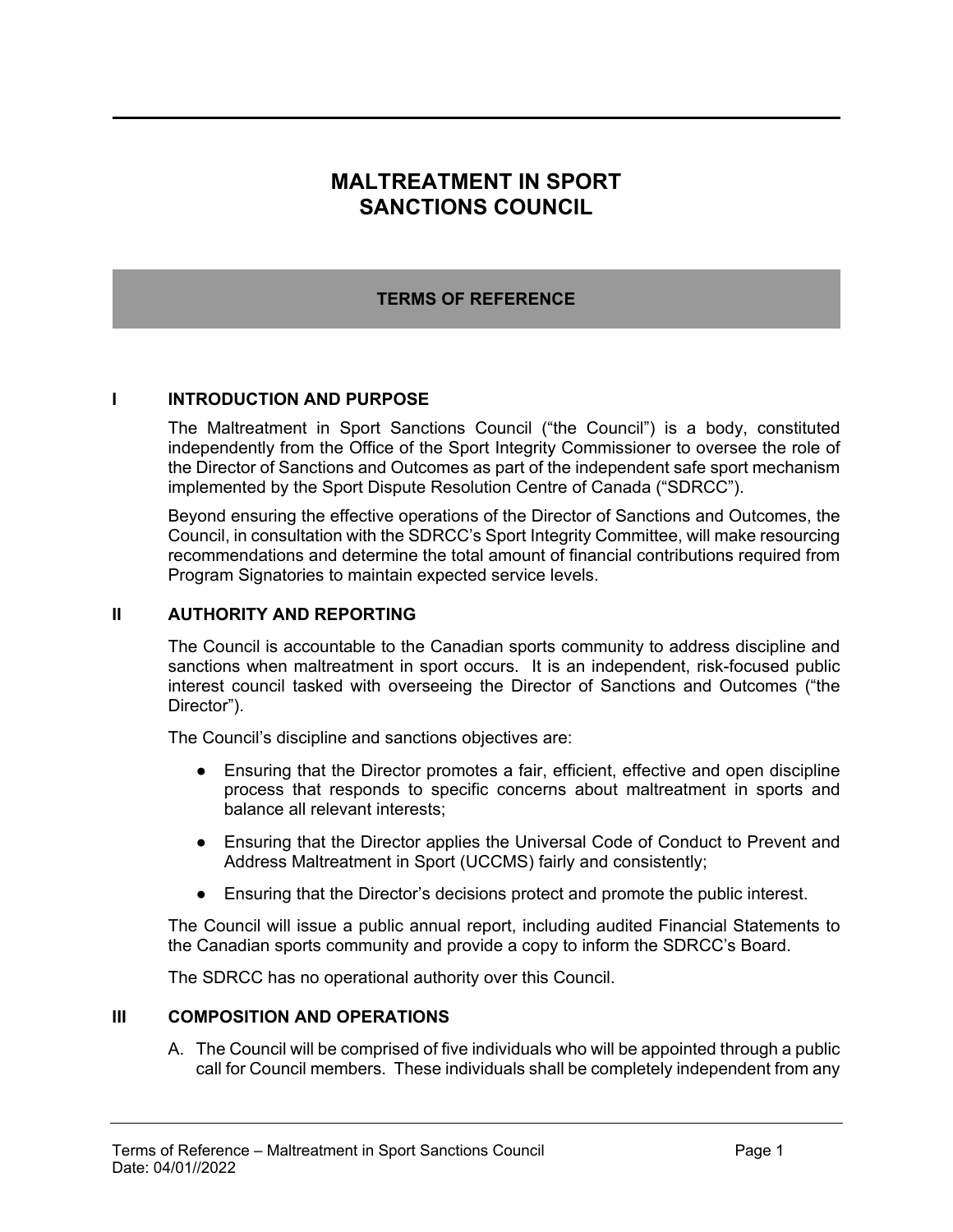Program Signatories or individuals subject to the UCCMS. Two of the five individuals must meet the following criteria:

- a. A person who has competed as an athlete at a national level within the last 2 to 8 years;
- b. A Level 3 NCCP certified former coach.
- B. Members of the Council shall not, for a two-year period prior to their appointment, have been affiliated with any Program Signatories or their international federations, been an athlete, coach, employee, board member, volunteer or sponsor of a Program Signatory, or been recently affiliated with anyone who is subject to the UCCMS.
- C Council members, once appointed, shall designate a chairperson, who will remain as such until his/her mandate expires or the Council resolves by majority vote to name another chairperson.
- D The Council as a whole must possess the required skills, knowledge, attributes and experience to enable it to fulfill its responsibilities in the public interest. Together, the Council members shall combine expertise in safe sport, legal and regulatory issues, and reflect the broad diversity of the Canadian sport community. The skills matrix is attached as Schedule A.
- E. The Safe Sport Working Group will appoint the inaugural Council through a public call. In order to ensure that the mandates are staggered, the inaugural members will be appointed for a mix of one (1) year, two (2) years, and three (3) years.
- F. Upon completion of their mandate or if any member of the Council is unable to complete their mandate, the majority of remaining voting members will appoint a replacement member following a public call for Council members.
- G. Except for the inaugural Council members, Council members shall serve four-year terms. Any Council members' mandate may be renewed for a second mandate of no longer than four (4) years. The maximum number of consecutive mandates is two (2).
- H. If at any point during their mandate a member of the Council becomes affiliated with an organization or individual such that they no longer fulfill the requirements set out at subsection III B, they must immediately declare such conflict and resign from the Council. In the absence of self-disclosure, the member may be removed from the Council by a majority vote of the other members.
- I. If at any point during their mandate a Council member is named as a Respondent (or equivalent) in a case arising from the application of the UCCMS, become subject to a sanction under the UCCMS, or become involved in any capacity in a case over which the Office of the Sport Integrity Commissioner has jurisdiction, the member shall disclose this fact to the Council. The member may be asked to resign from Council or recuse themselves from a decision-making process as directed by the majority of the remaining voting Council members.
- J. A majority of voting members shall constitute the Council's quorum. In the absence of consensus, decisions are made by a majority of voting members.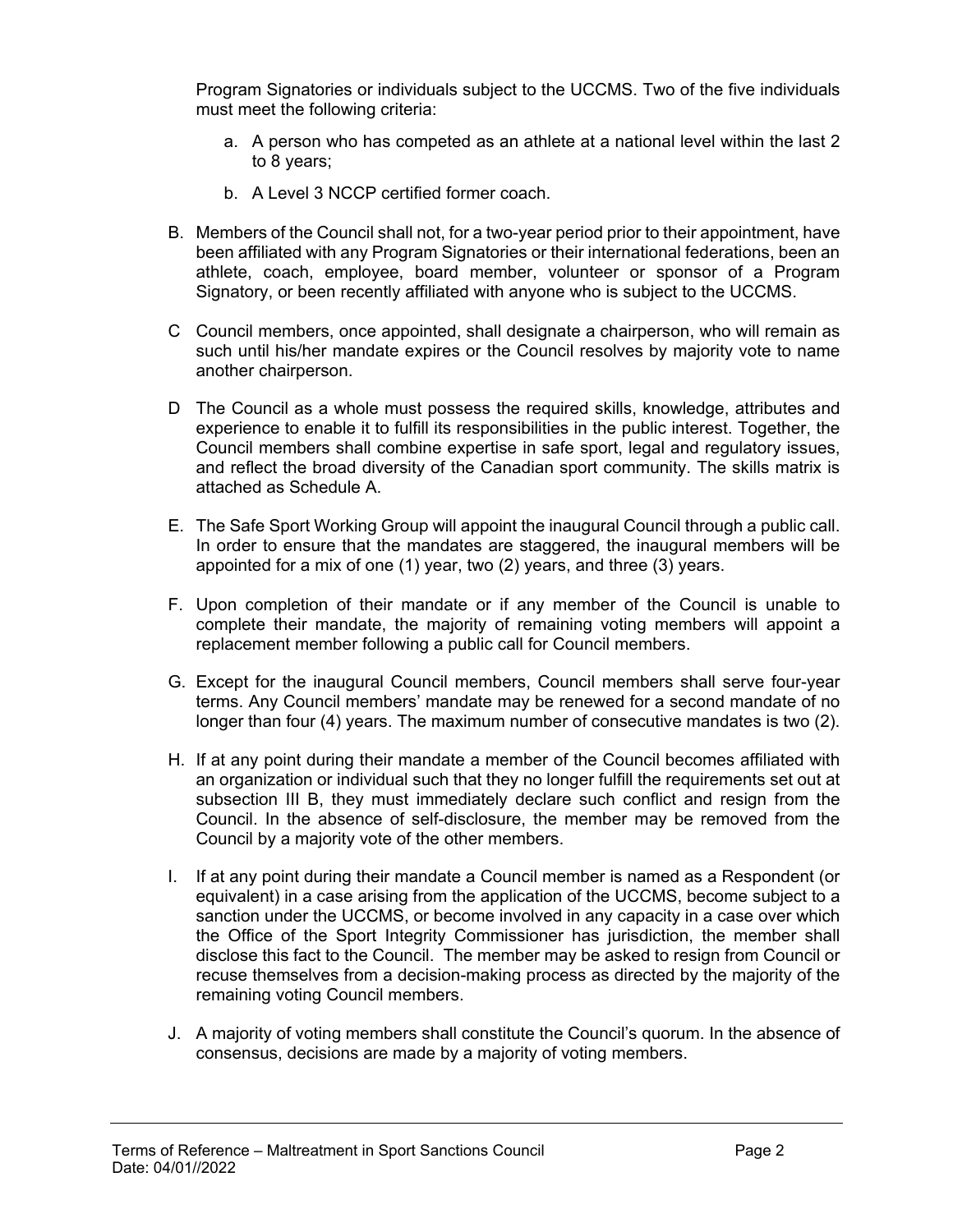- K. Council members are not remunerated for their participation on the Council.
- L. The Council shall meet as required and at least once per year. Meetings may be held at any time to be determined by the Chairperson of the Council. Meetings will be conducted primarily by teleconference or videoconference, but also by email or other appropriate means.

### **IV DUTIES AND RESPONSIBILITIES**

The Council shall be responsible for:

- 1. Ensuring the effective operations of the Director, including:
	- a) Engaging the Director and undertaking annual performance reviews and related employment matters;
	- b) Approving the policies and procedures to be implemented by the Director;
	- c) Ensuring that the Director's complies with the applicable policies and procedures;
	- d) Reviewing and approving the Director's operational budget;
	- e) Reviewing and approving contracts that exceeds the Director's financial authority, negotiations or disputes.
- 2. Making recommendations to the SDRCC regarding the resources necessary to deliver on its mandate to support an independent mechanism to implement the UCCMS.
- 3. Making recommendations to the SDRCC regarding the total volume of contributions required from Program Signatories in order to maintain the service operational.
- 4. Making recommendations to the SDRCC's Sport Integrity Committee on potential amendments to the UCCMS.
- 5. Making recommendations to the SDRCC on potential amendments to the Council's Terms of Reference.
- 6. Selecting and appointing an Auditor for its Financial Statement.
- 7. Reporting of discipline and sanction trends to the SDRCC's Sport Integrity Committee.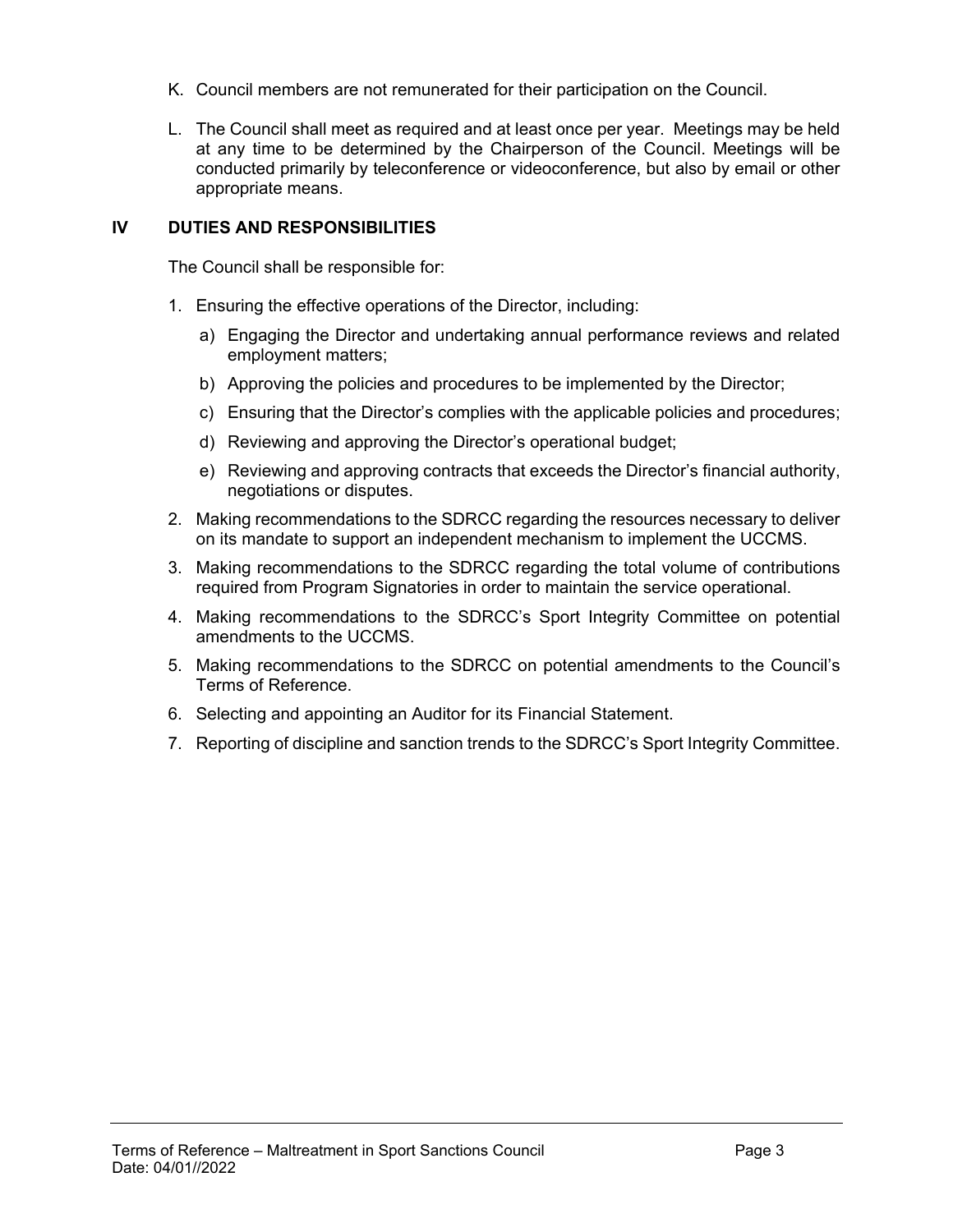# **MALTREATMENT IN SPORT SANCTIONS COUNCIL Skills Matrix**

The Skills Matrix below is used to:

- 1. Identify the specific knowledge, skills, attributes, perspectives and experience required on the Committee;
- 2. Facilitate appointments that will fill gaps in the required knowledge, skills, attributes, perspectives and experience; and
- 3. Assist with identifying training and education needs on an ongoing basis.

As a whole, the Committee members must possess/demonstrate the following:

- Backgrounds and experiences reflecting the diversity of Canadian sport;
- Viewpoints from diverse experiences (lived and work), various backgrounds and specialties to inform dialogue and decisionmaking and contribute to decisions that meet the intended discipline objectives, are practical and ultimately, in the public interest; and
- Diverse leadership experience to promote knowledge and sharing of best practices.

| Knowledge                                                                                                                        | <b>Skills</b>                                                                                                                                                                                                                                                                                                                                                                                                                                                                                                                                                                                                                                                            | <b>Experience in</b>                                                                                                                                                                      | <b>Attributes</b>                                                                                                                                                                                                                                                                                                                                                                                                                                                                                                                                                                                                                                                                                                                                                                                                                                                                                                        |
|----------------------------------------------------------------------------------------------------------------------------------|--------------------------------------------------------------------------------------------------------------------------------------------------------------------------------------------------------------------------------------------------------------------------------------------------------------------------------------------------------------------------------------------------------------------------------------------------------------------------------------------------------------------------------------------------------------------------------------------------------------------------------------------------------------------------|-------------------------------------------------------------------------------------------------------------------------------------------------------------------------------------------|--------------------------------------------------------------------------------------------------------------------------------------------------------------------------------------------------------------------------------------------------------------------------------------------------------------------------------------------------------------------------------------------------------------------------------------------------------------------------------------------------------------------------------------------------------------------------------------------------------------------------------------------------------------------------------------------------------------------------------------------------------------------------------------------------------------------------------------------------------------------------------------------------------------------------|
| <b>Knowledge Goal:</b><br>A Committee that<br>understands the need<br>and purpose of the<br>independent safe sport<br>mechanism. | <b>Skills Goal:</b><br>A Committee that communicates<br>effectively both orally and in writing<br>Integrity and speak the truth; be<br>able and willing to take full<br>responsibility for decisions made;<br>and follow through on<br>commitments.<br>Speaks as "one voice" when<br>committee decisions are made,<br>emerging from collaborative and<br>meaningful engagement and<br>discourse.<br>Work with others effectively to<br>support a culture of trust; be<br>present and participate fully in<br>discussions, fostering and<br>promoting, not impeding or stifling,<br>robust dialogue; and remain aware<br>and sensitive to the impact of<br>language used. | <b>Experience Goal:</b><br>A Committee that<br>has relevant<br>professional,<br>committee, Board,<br>and work or lived<br>to engage in an<br>effective debate<br>and decision-<br>making. | <b>Attribute Goal:</b><br>A Committee that has a strong ethical<br>foundation, is organized, and meets<br>deadlines, is collaborative in its decision-<br>making, behaves in a fair, respectful and<br>courteous manner.<br>Open to new or broader perspectives; employ<br>a learning mindset by listening and becoming<br>better informed; and take time to self-reflect<br>and acknowledge the impact of personal<br>power and privilege when contemplating<br>decisions.<br>Commit to creating safe gathering spaces that<br>welcome and support all who wish to connect,<br>learn, share, belong, and grow.<br>Have a clear understanding of personal<br>strengths and privileges, the consequences of<br>bias and potential conflicts of interest;<br>recognize the value of continuous<br>development and improvement; and be open<br>to reflection, feedback, and opportunities to<br>learn, relearn and unlearn. |